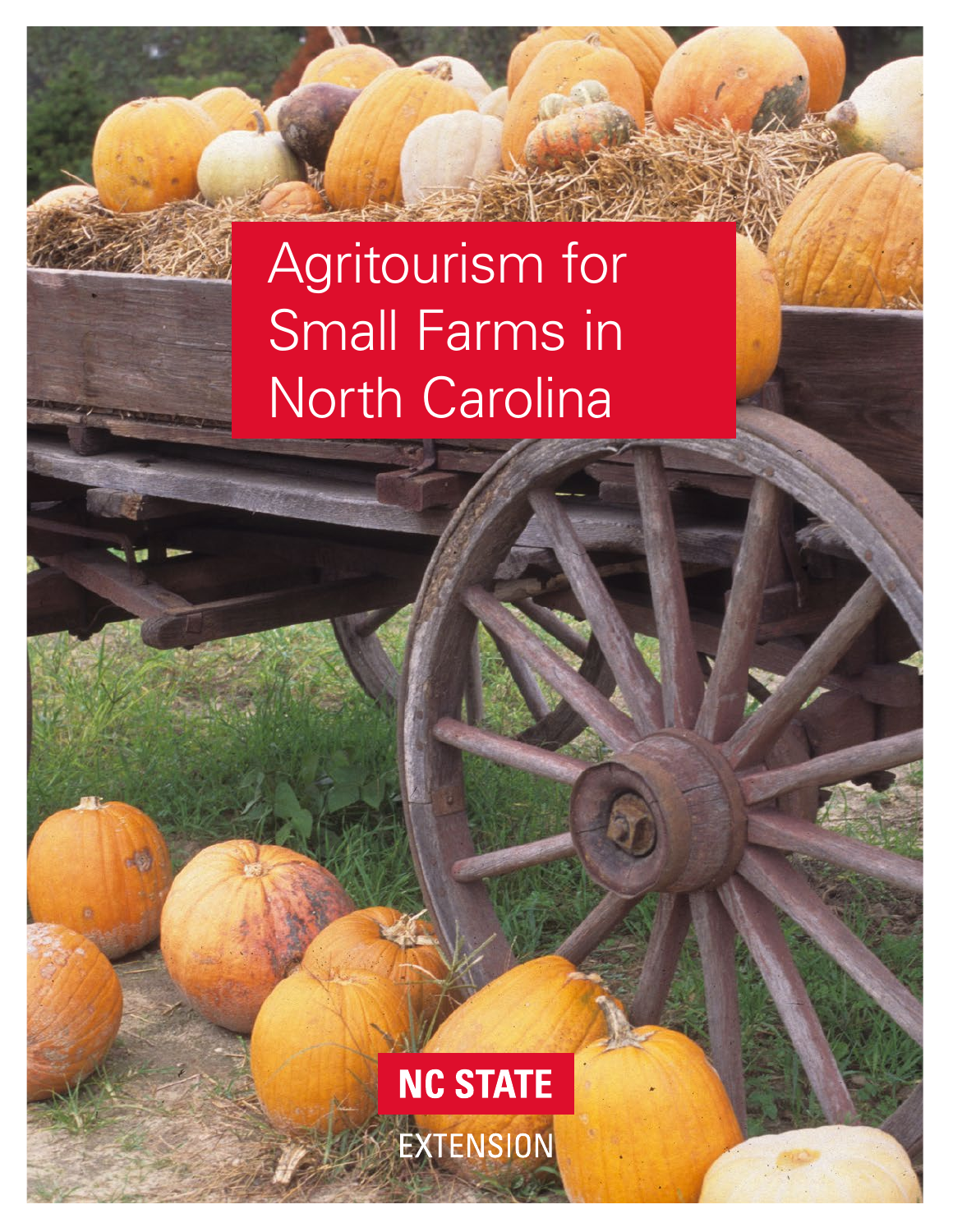This publication is intended for entrepreneurs interested in exploring agritourism. It offers suggestions for small farms with an emphasis on three areas: fall events, weddings, and educational activities (classes and camps). Links to internet resources are presented throughout this publication. Additional information is available from N.C. Cooperative Extension centers, the North Carolina Farm School (**[ncfarmschool.ces.ncsu.edu](https://ncfarmschool.ces.ncsu.edu/)**), and other state university resources.

# **Contents**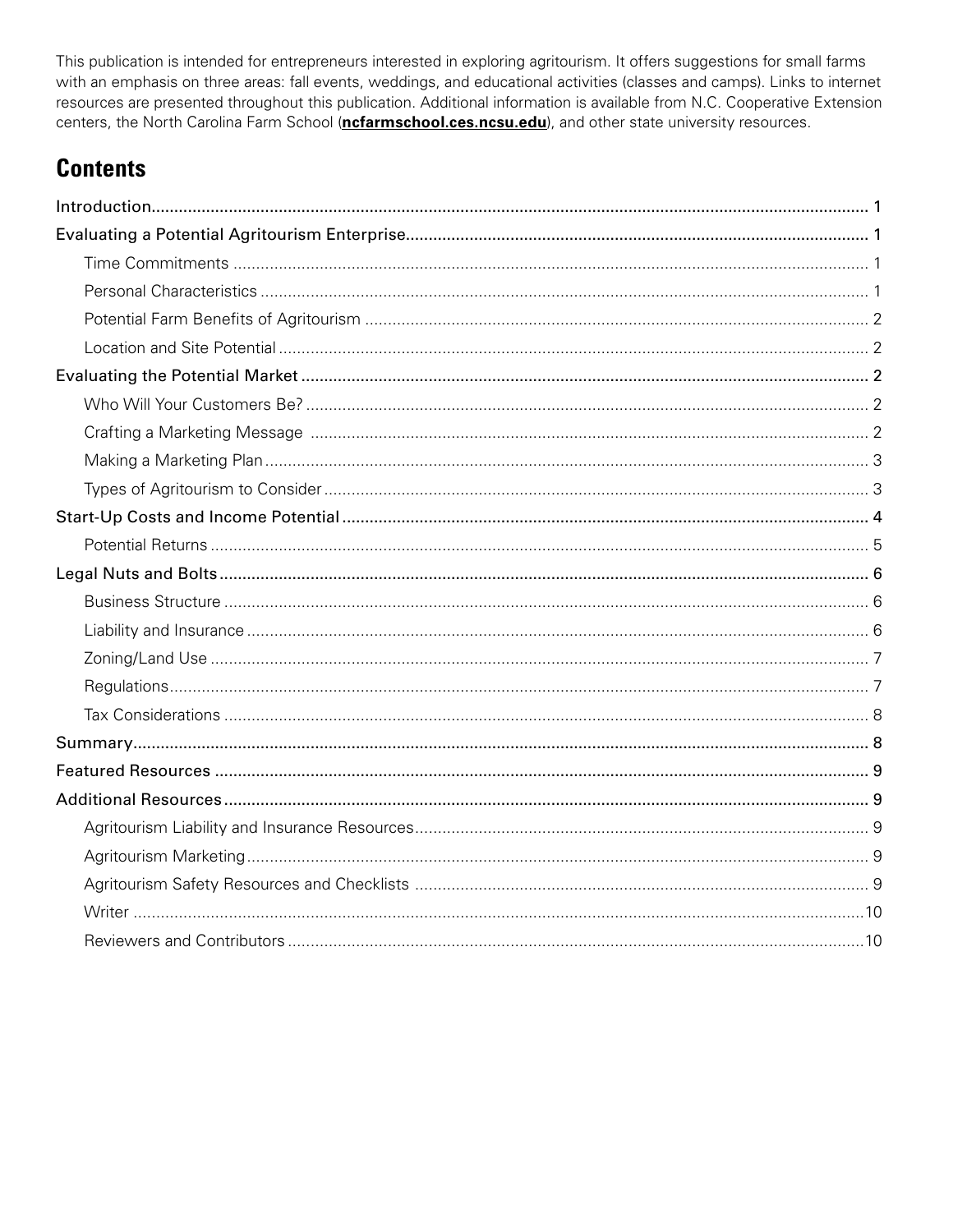# <span id="page-2-0"></span>**Introduction**

Agritourism is a combination of agriculture and tourism. The National Agricultural Law Center defines agritourism as "a form of commercial enterprise that links agricultural production and/or processing with tourism in order to attract visitors onto a farm, ranch, or other agricultural business for the purposes of entertaining and/or educating the visitors and generating income for the farm, ranch, or business owner."

The National Agricultural Law Center advocates for four factors that should be included in agritourism services:

- Combines the essential elements of the tourism and agriculture industries.
- Attracts members of the public to visit agricultural operations.
- Designed to increase farm income.
- Provides recreation, entertainment, and/or educational experiences to visitors.

Agritourism has become increasingly important to farm incomes and rural economies. The U.S. Census of Agriculture reported a 35 percent rise in the value of agritourism and recreational sales in North Carolina from 2012 to 2017. Agritourism was especially popular among small farms in North Carolina, where three-fourths of farms with agritourism revenues had \$10,000 or less in sales.

Additional definitions and examples of agritourism are found at the National Agricultural Law Center website (**[nationalaglawcenter.org/overview/agritourism](https://nationalaglawcenter.org/overview/agritourism/)**).

Many enterprises fall under the definition of agritourism. North Carolina farmers have seen success with new onfarm agritourism enterprises including:

- Fall festivals and pumpkin patches
- Weddings
- Educational programs
- Camps
- Farm tours
- Pick-your-own vegetables and fruit
- Horseback riding
- Stores and farmers markets
- Vacations
- Bed and breakfasts
- Winery tasting rooms and tours
- Petting zoos
- Bird watching
- Picnic areas
- Hiking and biking trails
- Fee-based hunting and fishing

# **Evaluating a Potential Agritourism Enterprise**

A potential agritourism enterprise must be a good fit for both the farm and farm operator and the potential market. This section describes important considerations for evaluating a potential agritourism enterprise. Many of the concepts presented here are adapted and updated from the 2009 NC State Extension publication *Qualifying and Quantifying Your Personal Agritourism Potential: Part of a How-to Guide for Successful Agritourism Enterprises*.

### **Time Commitments**

Agritourism enterprises require operators to have many of the skills of a successful entrepreneur. A critical asset for success in agritourism is having adequate time for the enterprise. Many small and beginning farmers often start farming while working a full-time job. Others, like retirees, may begin a farm enterprise while having an active lifestyle full of family and community commitments.

Entrepreneurs across many different kinds of businesses are notoriously optimistic about their ability to plan, develop, and execute a successful enterprise. It is likely that the more successful agritourism entrepreneurs have rigorously identified the time needed for their new enterprise. A good strategy is to talk to operators who have already developed a similar enterprise and are willing to candidly discuss the time commitments. Some important questions for investigation include:

- Does required labor increase during certain times of the week or year?
- How much time is needed in the off-season to plan the enterprise?
- What are potential hidden aspects of the agritourism enterprise that may use more time than anticipated?
- How flexible is the operator's daily schedule for addressing emergency or time-sensitive tasks (for example, escaping livestock, weather-sensitive crop planting and pest control, or on-farm tours during weekdays)?

# **Personal Characteristics**

Agritourism enterprises require the farm operator to welcome customers on the farm. Possessing "people skills" goes a long way in developing a successful enterprise. Besides graciously welcoming the public, agritourism operators will need to educate guests about the farm. They will need to be comfortable interacting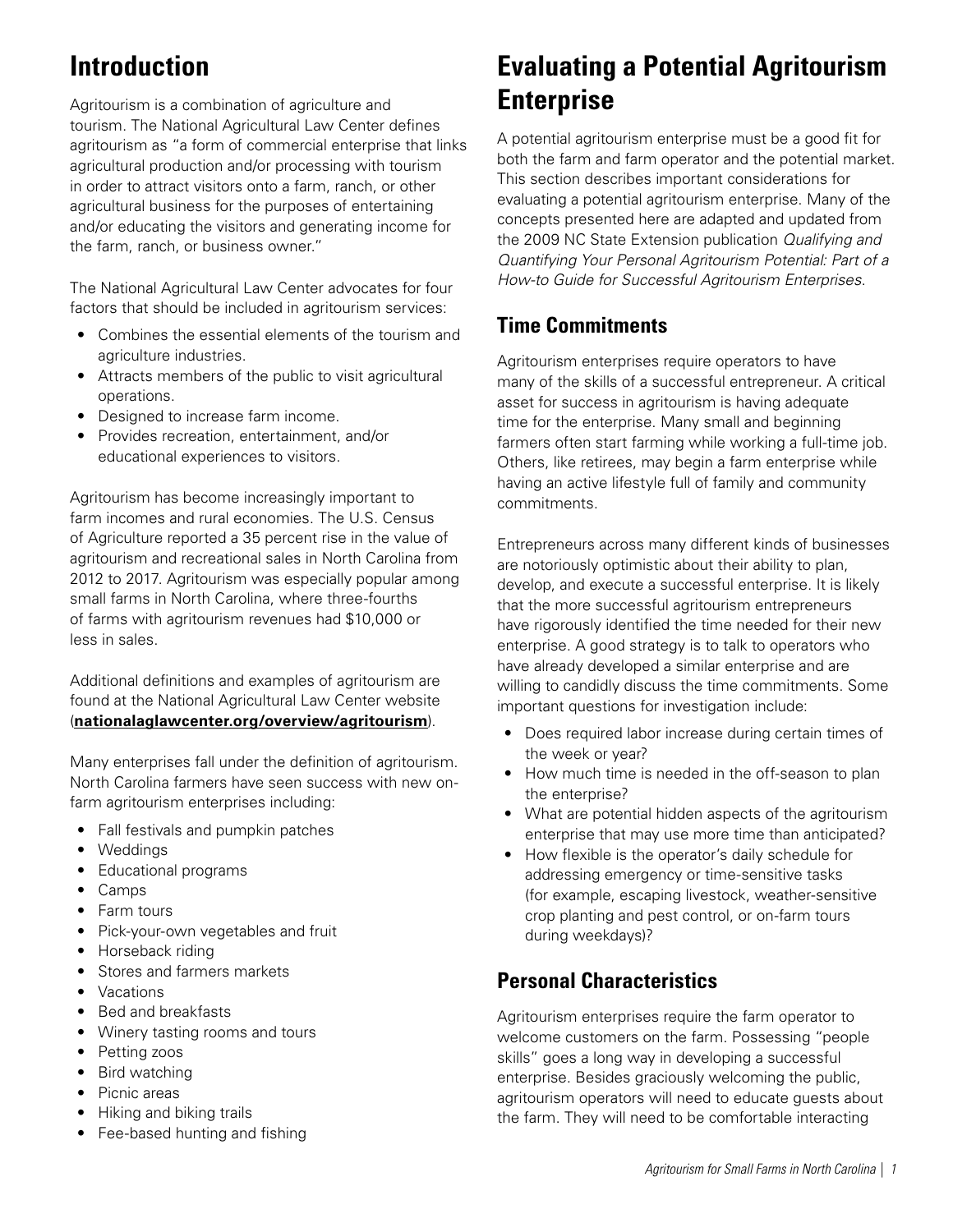<span id="page-3-0"></span>with people with a variety of perspectives and be able to tactfully address customer complaints.

Successful agritourism operators often have natural strengths in goal setting and planning. Farmers or landowners lacking these characteristics may need to draw on outside resources to plan and set goals for the agritourism enterprise.

# **Potential Farm Benefits of Agritourism**

- Opportunity to diversify income by selling new products or services.
- Increase revenue without new acreage.
- Add an enterprise to existing farm.
- Supplement retirement or off-farm income.
- Educate public about food production.
- Educate public about natural resources conservation.

# **Location and Site Potential**

Successful agritourism enterprises benefit from a location that is easily accessed by prospective customers. The proximity of the farm property to the target customer is very important. An enterprise that offers tours for elementary school students, for example, would make little sense if there is only one small elementary school within a 30-mile radius.

Answering the following questions will help in evaluating the characteristics of a suitable site:

- What are the natural characteristics of the property (for example, topography or natural resources like woods and streams)?
- Month-by-month, how is the property currently used throughout the year?
- Are there existing farm activities that might interest potential agritourism customers?
- How well-suited is the property to the practical needs of guests? For example, are there parking areas, restrooms, hand-washing stations, or shelters?

# **Evaluating the Potential Market**

Marketing is central to developing a successful agritourism enterprise. While it is important to "get the word out," advertising is only one component of successfully marketing a farm enterprise. This section provides a basic overview of marketing as it relates to agritourism, describes your main customer for agritourism enterprises, and introduces the basic parts of a marketing plan. It was developed in part from the NC State Extension publication *Marketing Your Agritourism* 

*Enterprise* (**[content.ces.ncsu.edu/marketing-your](https://content.ces.ncsu.edu/marketing-your-agritourism-enterprise)[agritourism-enterprise](https://content.ces.ncsu.edu/marketing-your-agritourism-enterprise)**).

### **Who Will Your Customers Be?**

The first step in agritourism marketing is to describe the type of customer that the farm will target for the enterprise. Agritourism ventures typically focus on two categories of customers: (1) individuals or families, such as those coming to select pumpkins, buy farm produce, or hike a farm trail, and (2) groups, such as students touring the farm.

The agritourism enterprise need not be limited to one type of customer. However, the farm may not be able to be all things to all customers. Operator time constraints, for example, may mean that the agritourism venture mainly occurs on weekends — that would probably rule out school groups as a large source of income. However, it might be in the farm's best interests to accommodate a few weekday school tours as a way of advertising the farm's weekend offerings to families.

Answering the following questions will help you evaluate the target customers:

- Where do they live?
- How far are they willing to drive for agritourism?
- Are there other farms within their preferred driving distance offering the same or a similar agritourism attraction?
- What is the target customer age range?
- Are they individuals, families, or groups?
- When are they most available to come to the farm?
- How will customers benefit (for example, entertainment, education, or connecting with food producers)?

# **Crafting a Marketing Message**

Marketing is more than getting the word out about an enterprise. A well-crafted message is as important as the method of delivery. Fully understanding your customers' wants and needs will help you decide what features should be prominent in your promotional materials.

Many farm entrepreneurs make the mistake of focusing on the method of communication rather than focusing on the product and message that meets a customer's wants or needs.

It is important to play up all attributes of your enterprise — practical and aesthetic — that might matter to customers. Take the following example of the publicity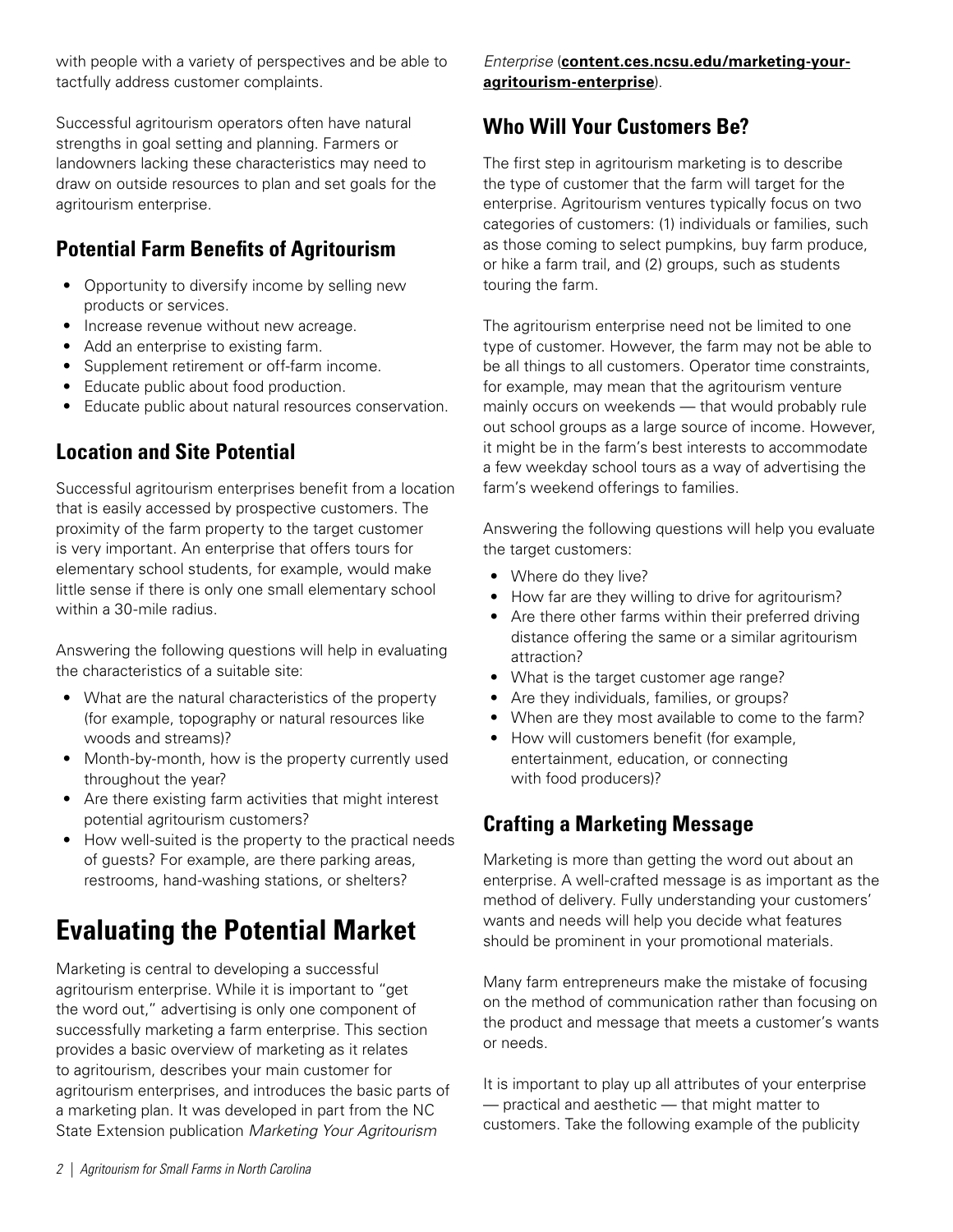<span id="page-4-0"></span>efforts by an on-farm wedding venue. The farm had invested significantly to establish a climate-controlled facility with large seating areas and wonderful views of farm scenery. The owner decided to feature the facility prominently in all the print and online marketing. However, the advertising did not elicit the anticipated response (that is, no response could be directly attributable to the advertising). Upon further investigation of customers considering the wedding venue, the owner discovered that the farm's scenic creek, woods, and pastures were what "sealed the deal" for couples marrying at the farm. "Many places have a nice facility, but this one had the best views," wrote one customer in an online review.

This venue operator's experience is a simple example of why marketing must recognize and emphasize what is most important to the customer. The farm changed its message from "Come use our awesome facility" to "Enjoy your special day in the middle of the farm's rural beauty."

### **Making a Marketing Plan**

The marketing plan is perhaps the most important document for the success of an agritourism enterprise. The plan describes the market and how the farm will serve its customers.

The main parts of an agritourism marketing plan include:

- Description of the enterprise What the farm proposes to offer and how its function will generally be accomplished.
- Market situation How the new enterprise fits into the local community and will meet regional demand for agritourism goods and services.
- Target customer profile A detailed description of the target customers, including different kinds of customers for different aspects of the enterprise.
- Strengths, Weaknesses, Opportunities, and Threats (SWOT) analysis. — A SWOT analysis provides a look at the strengths and weaknesses of the farm and/or operators relative to the agritourism enterprise. The SWOT analysis identifies opportunities and threats that are directly or indirectly related to the farm initiating a new agritourism venture.

This section is only a brief treatment of developing an agritourism marketing plan. See Additional Resources for extensive instructive source materials.

### **Don't Forget: The Competition**

Evaluating the "market situation" includes identifying and quantifying the impact of nearby competitors—including their location, activities, prices, hours of operation, and strengths and weaknesses. Observing a competitor's operations in person can help you gather this information. In your marketing plan, list other local entertainment venues and describe how they might impact your agritourism enterprise. For example, a new weekend farm festival is unlikely to compete well with a town's long-running fall festival.

# **Types of Agritourism to Consider**

Selecting an agritourism enterprise requires matching the strengths of the operator and farm resources with the demands of the probable market. This section includes three categories of agritourism enterprises: fall events, weddings, and educational activities (on-farm classes and camps). These enterprises are provided only as examples. A look at how such enterprises work may also inform how to evaluate other agritourism enterprises.

These summaries were developed through observations of existing agritourism operations and from a North Carolina Farm School agritourism case study.

#### *Fall Events*

Fall harvest-themed events are among the most popular traditional agritourism enterprises—for both producers and consumers. Activities include pumpkin patch visits, corn mazes, on-farm festivals, and school tours.

Fall agritourism events typically have the following characteristics:

- Held during September and October.
- Focused on weekends, with varying availability during weekdays.
- Focused on customer experience.
- May or may not offer produce products for sale (production commitment varies).
- Requires ability to host large number of visitors at one time.
- Operator's time availability for farm tasks may be limited if agritourism season management is intensive.
- Requires intensive marketing before and during season.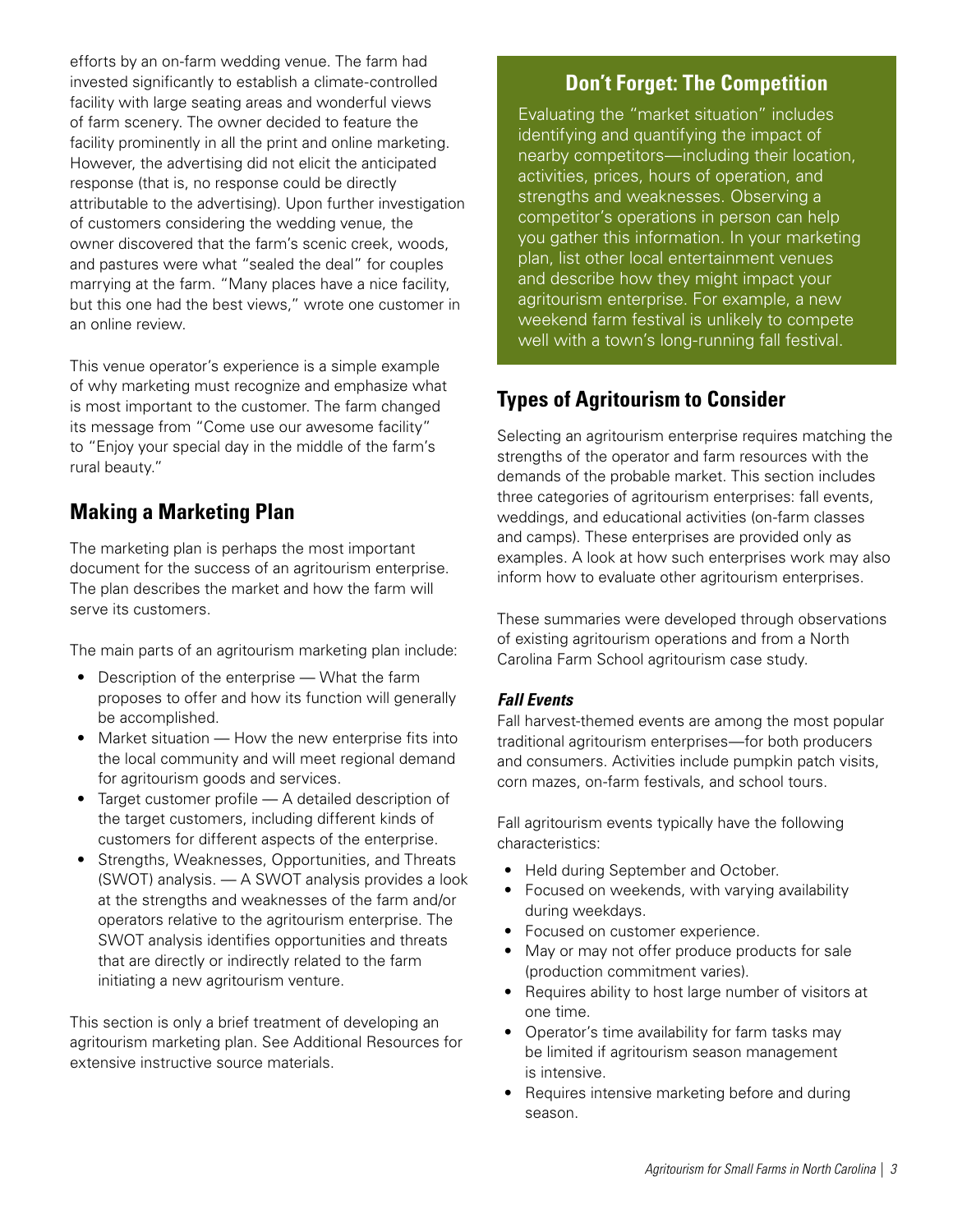<span id="page-5-0"></span>Fall events have, in many ways, become an "entry-level" agritourism enterprise. They can provide an income boost for farms already selling spring and summer products directly to customers, such as via farmers markets.

Fall-themed events may also complement a farm's existing direct marketing enterprises. For example, an onfarm festival limited to subscribers of a farm's community supported agriculture (CSA) program can help cement relationships with those customers.

#### *Weddings*

On-farm venues for weddings and other celebrations have increased in popularity. Offering the farm as a wedding venue, however, is among the most intensive agritourism enterprises in terms of both financial and time expenditures.

Common needs for a wedding venue include:

- Physical modifications to the farm (for example, new buildings and landscaping),
- Event planning and guest management/hospitality expertise,
- Parking and restrooms, and/or
- Adequate electricity and plumbing.

Farms adding a wedding venue as an agritourism enterprise report some common characteristics that can be either benefits or challenges, depending on the farm and operator. Marketing of a wedding venue is different than other agritourism enterprises. The venue must be publicized at wedding industry events such as bridal shows. Potential customers often schedule a tour of the farm or rural venue, which requires the farm operator to be very good at in-person marketing.

The farm operator is frequently tasked with working or coordinating with additional wedding service providers. Caterers, florists, event equipment companies, and entertainers are among the most frequent service providers required at on-farm weddings.

Hosting an on-farm wedding can create unique liability concerns for an existing farm. Some of these concerns are addressed in Section 4 of this publication. But there are other issues that may be unique to offering a property as a wedding venue, and farm owners should be prepared to investigate and manage liability risks related to wedding clients, service providers, and guests. Examples of risk management could include establishing policies on alcohol consumption, keeping animals away from guests, and hiring a caterer rather than providing food services.

#### *Educational Activities*

"On-farm classes are educational activities as broad and varied as gardening, crafts, and cooking. Youth day camps also fall under this category. These activities are especially suited to farm operators who enjoy interacting with others in an educational setting.

Farm operators may design on-farm class offerings around the farm schedule. For example, a class on floral arranging can be scheduled for a day and time when the farmer is not occupied with production and harvest tasks. Conversely, the class may benefit the farm operation if class members harvest their own products or complete other farm tasks. Limiting classes to a size that the owner can lead reduces the need for hiring labor.

The success of on-farm camps and classes may depend on how well the farm operator is naturally suited to interacting with the target clients. For example, an operator may feel much more comfortable guiding adult crafters in learning advanced floral design than leading kindergartners through a morning in the flower garden. Matching the strengths of the farm and farmer with the prospective class and camp is key.

Some farms decide to offer summer day camps at the farm. The Agricultural Marketing Resource Center publication *How to Host Summer Camp on Your Farm* **[www.uvm.edu/sites/default/files/](https://www.uvm.edu/sites/default/files/Vermont-Agritourism-Collaborative/2019HowTo-HostSummerCamp.pdf) [Vermont-Agritourism-Collaborative/2019HowTo-](https://www.uvm.edu/sites/default/files/Vermont-Agritourism-Collaborative/2019HowTo-HostSummerCamp.pdf)[HostSummerCamp.pdf](https://www.uvm.edu/sites/default/files/Vermont-Agritourism-Collaborative/2019HowTo-HostSummerCamp.pdf)** provides insights and specific considerations for on-farm summer camps.

# **Start-Up Costs and Income Potential**

Start-up costs are an important consideration for any new small farm enterprise. How much it will cost to begin and sustain an agritourism enterprise is a key factor in decision-making. This section contains general descriptions of expenses associated with three types of agritourism enterprises: fall activities (an example is a corn maze); educational activities (camps and classes); and weddings and events. Table 1 provides a summary of returns for three types of enterprises based on labor input from the owner.

*Fall activities (Table 1 example is for a corn maze):* Startup expenses for this type of enterprise have two main categories: cost of goods sold and labor. The main expenses in the "cost of goods sold" category are the production or purchase of the pumpkins and the design and production of the corn maze. The main labor costs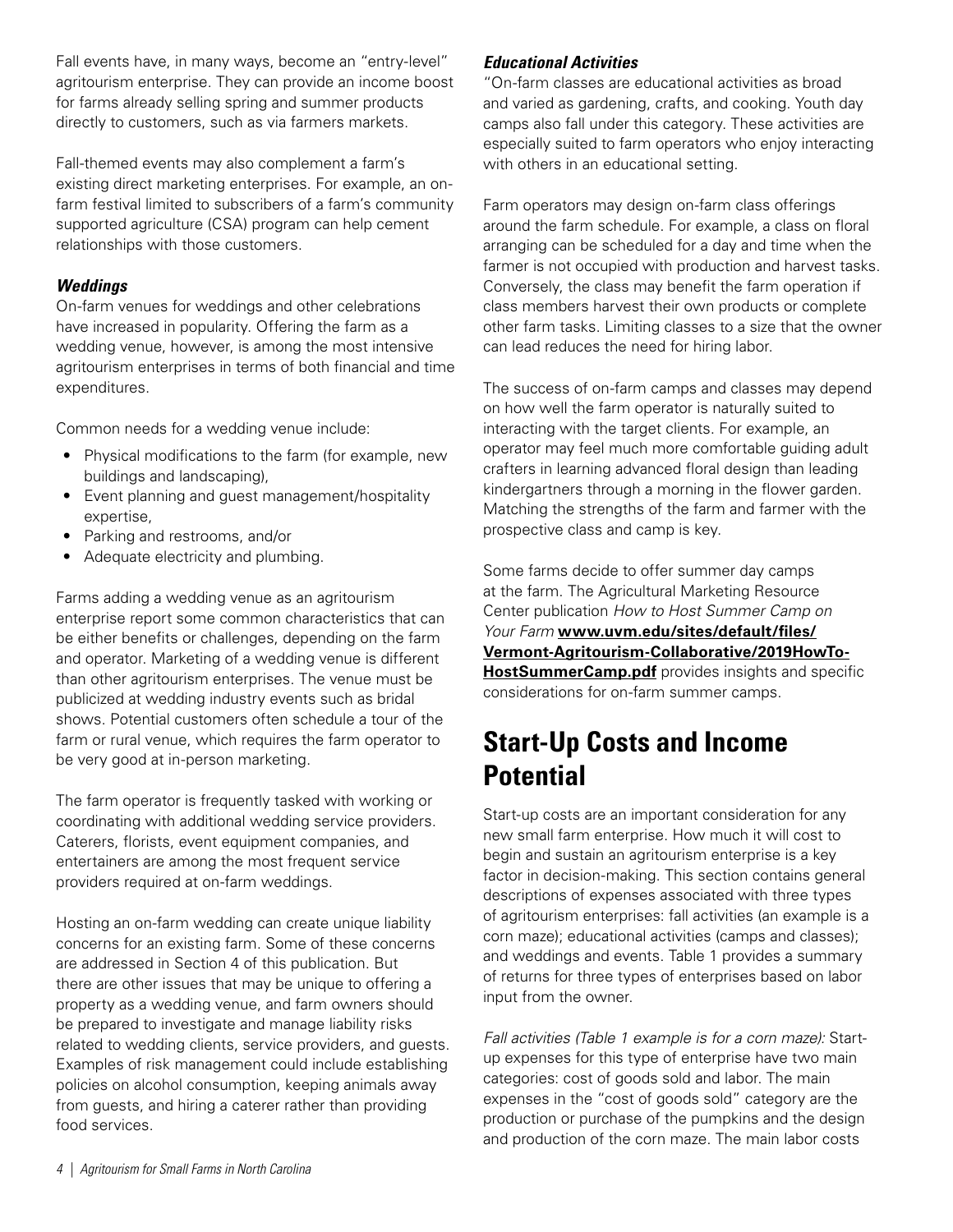<span id="page-6-0"></span>are for hired staff to oversee and host guests. Other start-up expenses include purchase of refreshments for resale, tables and chairs, signage, and renting portable toilets.

*Educational activities:* The main cost for this type of enterprise is the hiring of personnel to lead and supervise camps or classes. Farm operators who can lead and teach on their own will save on the cash expense required to start these programs; however, they will incur a large investment in the time to prepare the curriculum and teach classes. Other expenses for camps and classes include supplies not purchased by attendees, marketing, and insurance.

*On-farm weddings and events:* The establishment of an event facility requires significant start-up costs. Besides the main building and other shelters, common costs for event venues include grading and landscaping and tables and chairs. Costs can be substantial, even when a farm is modifying an existing building or establishing an outdoor

venue only. In addition, many hours must be spent by the owner, or a contractor, to market the venue.

### **Potential Returns**

A good way to measure the potential returns from an agritourism enterprise is to estimate the financial return per hour of required operator time. This calculation enables a more consistent evaluation of the actual return from any type of enterprise.

Farm owners should anticipate that agritourism returns will increase as the business grows over time, as shown in Table 1.

A cash flow statement will help evaluate the feasibility of each enterprise. Some enterprises require sufficient capital to start up. The total required to finance an enterprise in the first year may be much greater for some enterprises than others.

| <b>Enterprise</b>                  | <b>Profit-to-Time Comparison</b> | Year 1       | Year 2   | Year <sub>3</sub> | Year 4   | Year 5   |
|------------------------------------|----------------------------------|--------------|----------|-------------------|----------|----------|
| <b>Corn Maze</b>                   | <b>Potential Profit</b>          | \$15,918     | \$24,485 | \$27,050          | \$32,782 | \$38,735 |
|                                    | Total Owner Time per Year        | 450          | 450      | 450               | 450      | 450      |
|                                    | Owner Rate per Hour (each)       | \$17.69      | \$27.21  | \$30.06           | \$36.42  | \$43.04  |
| <b>Camps and</b><br><b>Classes</b> | <b>Potential Profit</b>          | \$18,085     | \$20,750 | \$26,050          | \$30,800 | \$30,775 |
|                                    | Total Owner Time per Year        | 684          | 584      | 650               | 580      | 580      |
|                                    | Owner Rate per Hour (each)       | \$26.44      | \$35.53  | \$40.08           | \$53.10  | \$53.06  |
| Weddings/<br><b>Events</b>         | <b>Potential Profit</b>          | $-$ \$38,198 | 9,194    | \$23,058          | \$34,458 | \$51,090 |
|                                    | Total Owner Time per Year        | 1,258        | 1,172    | 1,172             | 1,172    | 1,172    |
|                                    | Owner Rate per Hour (each)       | $-$15.18$    | \$3.92   | \$9.84            | \$14.70  | \$21.80  |

#### **Table 1. Detailed Comparison Summary: Three Possible Agritourism Enterprises**

Source: North Carolina Farm School Case Study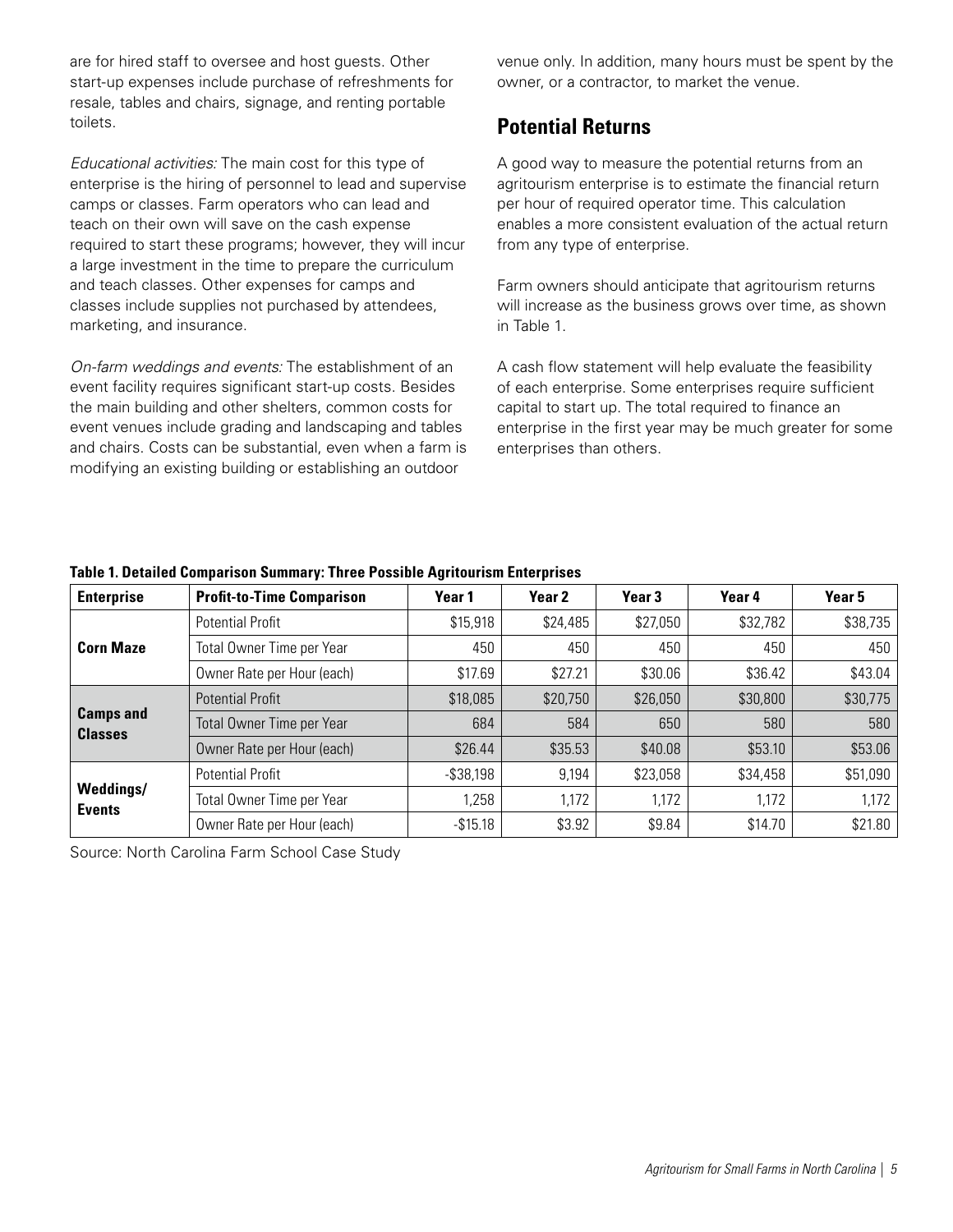# <span id="page-7-0"></span>**Legal Nuts and Bolts**

This section addresses some of the key legal considerations for an agritourism enterprise: business structure, liability and insurance, zoning/land use, regulations, and tax considerations.

Some North Carolina state statutes have direct implications for agritourism. Links to relevant laws can be found at the North Carolina Department of Agriculture & Consumer Services (NCDA&CS) website on agritourism laws, rules, and resources (**[www.ncagr.gov/markets/agritourism/laws.htm](http://www.ncagr.gov/markets/agritourism/laws.htm)**).

# **Business Structure**

Farms starting an agritourism enterprise may decide to change the farm's business structure. Many small farms operate as a sole proprietorship, which is an unincorporated business operated by one person. Some small farms choose to structure the business as a corporation, often to address potential liability and financial issues. The limited liability company (LLC) is a choice that may be helpful to some new enterprises.

Other business structures include different kinds of corporations, partnerships, and cooperatives. Legal and income tax professionals are often consulted when structuring a business, and small or beginning farmers should seek appropriate professional advice when choosing a business structure. For more information, see the NC State Extension publication *Deciding How to Structure your Business* (**[content.ces.ncsu.edu/](https://content.ces.ncsu.edu/deciding-how-to-structure-your-business) [deciding-how-to-structure-your-business](https://content.ces.ncsu.edu/deciding-how-to-structure-your-business)**).

# **Liability and Insurance**

Liability risks—and the cost of insurance to manage those risks—are major considerations for farms starting agritourism enterprises. It is impossible to maintain 100 percent protection against liability concerns. Designing the agritourism enterprise (including physical structures and surroundings) with the safety of both employees and customers in mind can increase safety and be an effective way to manage risk. Good management is also key.

North Carolina law contains some provisions for liability exposure by agritourism. House Bill 329 provides some liability protections for agritourism professionals conducting agritourism at a location where signage is properly posted. For details about the required signs and this protection, see the

#### NCDA&CS laws, rules, and resources web page at **[www.ncagr.gov/markets/agritourism/laws.htm](http://www.ncagr.gov/markets/agritourism/laws.htm)**.

Even with statutory protections, agritourism customers may still make legal claims against a farm or farm operator. For example, if a customer is injured while at the farm, the farm could be held liable for medical care and expenses related to this injury. Agritourism operators, like other business operators and landowners, have legal responsibilities to customers who are invited to a specific location for the purposes of business or entertainment.

Some operations, such as those offering school tours, often require customers to sign a document containing a "hold harmless clause" that can offer some legal protections.

In addition to various risk management strategies, purchasing insurance is a common way to manage potential risks. Three types of insurance are often used by farmers: property insurance, workers compensation insurance, and general liability insurance.

Agritourism operators will often find that their business requires property insurance and/or workers compensation insurance. *Property insurance* provides payments to a farm from losses during the course of conducting business. For example, accidental damage to equipment may be covered by a farm property insurance policy. *Workers compensation insurance* is for farm employees affected by accidents while on the job.

Neither property nor workers compensation insurance relate directly to possible liabilities from injuries to customers. To help mitigate those risks, some form of liability insurance is usually purchased. *General liability insurance* covers accidents that occur while business is being conducted. General liability insurance pays the injured customer for losses, such as hospital expenses. Agritourism activities may or may not be covered under a farm's general liability insurance policy. Furthermore, as in other states, there may be additional rules for specific agritourism enterprises. Equine activities, in particular, are subject to specific rules in North Carolina and nearby states.

Other types of farm insurance relevant to agritourism may include special events liability insurance, product liability insurance, and crop insurance.

Farms will need to consult with an appropriate insurance or legal professional to determine the insurance coverage needed to best manage liability risks. Some specific insurance agents with experience in agriculture and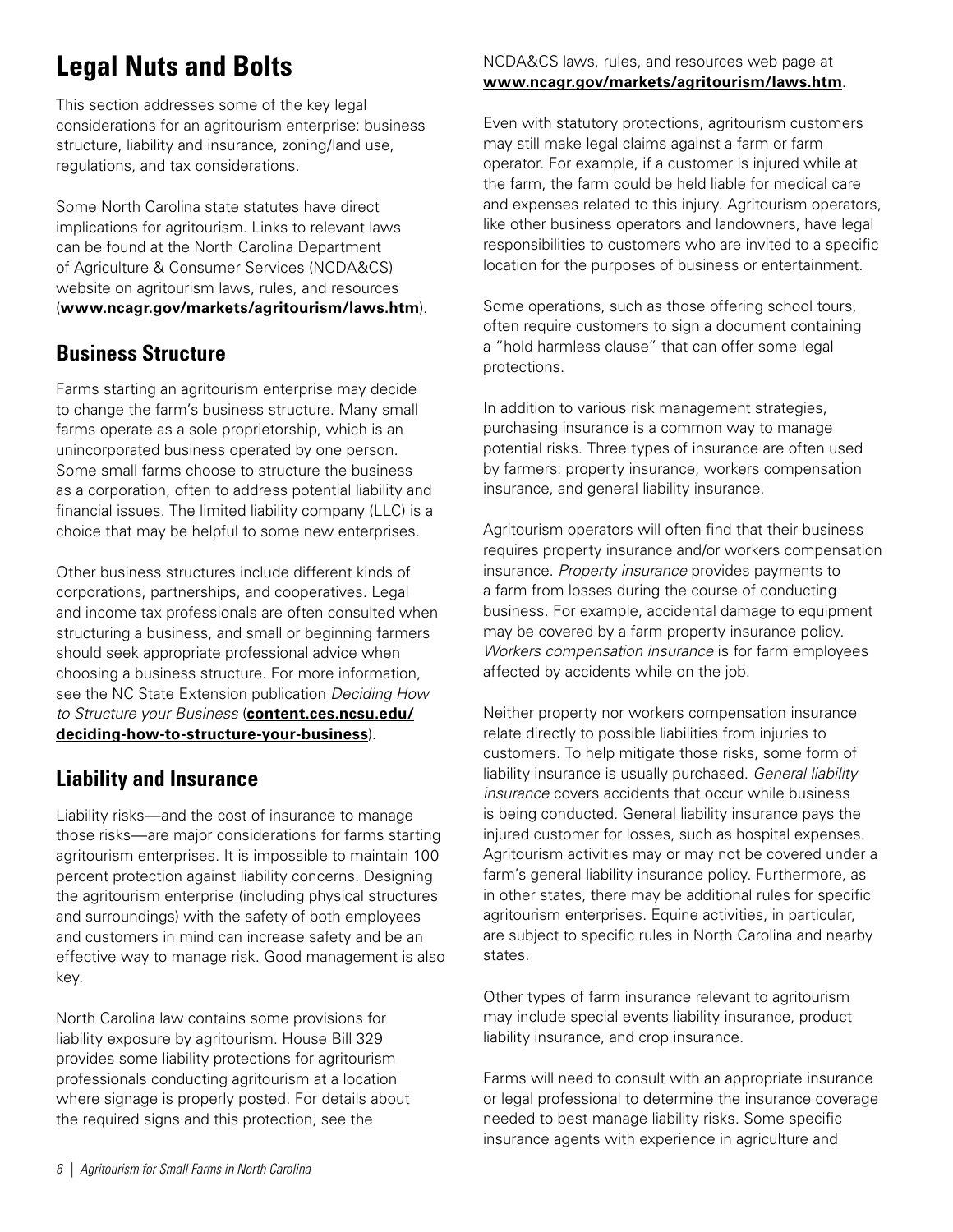#### <span id="page-8-0"></span>agritourism are compiled in an NCDA&CS resource list at **[www.ncagr.gov/markets/agritourism/](http://www.ncagr.gov/markets/agritourism/documents/NC_Agritourism_Resources_NCDACS_NCANA_2019.pdf) [documents/NC\\_Agritourism\\_Resources\\_NCDACS\\_](http://www.ncagr.gov/markets/agritourism/documents/NC_Agritourism_Resources_NCDACS_NCANA_2019.pdf) [NCANA\\_2019.pdf](http://www.ncagr.gov/markets/agritourism/documents/NC_Agritourism_Resources_NCDACS_NCANA_2019.pdf)**.

# **Zoning/Land Use**

Compliance with zoning and land use regulations is a common legal concern for agritourism operators in North Carolina.

Zoning laws allow for specific uses of land. Land used for agriculture can be subject to different restrictions, depending on the location. In North Carolina, state and local zoning laws can apply to agritourism enterprises. At the outset, potential agritourism operators should investigate possible land use and zoning restrictions at the local level.

Under state law, property used for "bona fide farm purposes" may be exempt from zoning and land use regulations. G.S. 106-581.1 defines *bona fide farm purposes* as "the production and activities relating or incidental to the production of crops, grains, fruits, vegetables, ornamental and flowering plants, dairy, livestock, poultry, and all other forms of agriculture." Some agritourism enterprises might not qualify under the bona fide farm rule. For clarification, see the statute, available via the NCDA&CS website (**[www.ncagr.gov/markets/agritourism/laws.htm](http://www.ncagr.gov/markets/agritourism/laws.htm)**).

In addition, some agritourism activities could possibly disqualify land presently falling under agricultural zoning from being classified as "agricultural" usage.

Land zoned as agricultural may also be taxed at different rates (see Tax Considerations).

# **Regulations**

Agritourism operations may be subject to various other regulations under local, state, and federal law. Such regulations may entail business licensing, disability considerations, food safety, permitting and inspections, and employment eligibility and discrimination. This section looks at some of the more common regulatory concerns for agritourism enterprises in North Carolina.

#### *Business Licenses and Permits*

Different localities may have different requirements for business licensing. Failing to comply with business license fees and paying the necessary taxes could result in future headaches. Check with your local revenue

office, small business development center, or an NC State Extension business development specialist for guidance on which regulations may apply to you in your county, town, or city.

Businesses engaging in retail sales may be required to obtain relevant permits. Local (county and municipality) agencies can help direct the prospective agritourism operator to the appropriate resources. Different types of agritourism businesses, such as wineries and fee fishing/ hunting, may be subject to specific licensure.

The Economic Development Partnership of North Carolina has a comprehensive website about business licenses at **[edpnc.com/start-or-grow-a-business/](https://edpnc.com/start-or-grow-a-business/start-a-business/license-permits/) [start-a-business/license-permits/](https://edpnc.com/start-or-grow-a-business/start-a-business/license-permits/)**.

#### *Americans with Disabilities Act*

The Americans with Disabilities Act (ADA) prohibits employment discrimination against persons with disabilities and also requires certain accommodations for persons with disabilities in public places and businesses. For ADA compliance information and technical assistance, see the U.S. Department of Justice Civil Rights Division website [\(www.ada.gov/ta-pubs-pg2.htm](https://www.ada.gov/ta-pubs-pg2.htm)**)**.

#### *Food Service and Inspections*

Businesses selling food and beverages may be subject to inspection. Regulations can vary according to the type of business. For example, a food stand at a weekend attraction may be subject to different requirements than a permanent facility such as an on-farm restaurant or winery. Regulations can also vary depending on the specific food safety risks associated with the type of products sold. For example, regulations are often different for prepackaged food, like candy bars and potato chips, than for food that is cooked and sold, like hot dogs and hamburgers.

Food safety regulations are enforced by the county health department. Agritourism businesses should contact the health department to determine if they need licenses for particular activities.

#### *Employment Regulations*

Farms with employees may be subject to various state and federal employment laws, including the federal Fair Labor Standards Act, the Occupational Safety and Health Act, the Americans with Disabilities Act, minimum wage laws, and youth employee rules. Workers compensation and employment tax issues (for example, unemployment tax and income tax withholding) may also be applicable.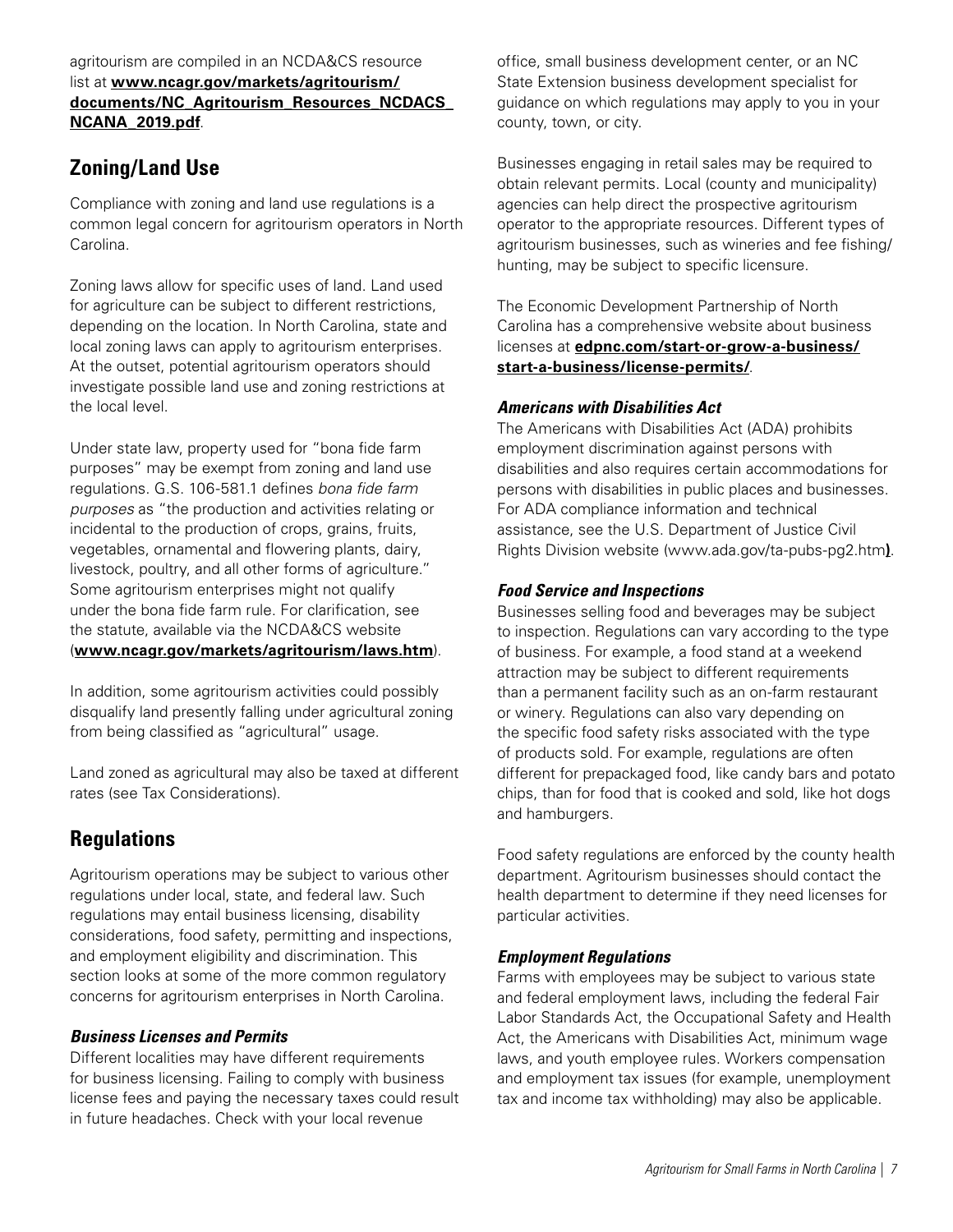# <span id="page-9-0"></span>**Tax Considerations**

#### *State Taxes*

Information about state taxes is available at the N.C. Department of Revenue website (**[www.ncdor.gov](https://www.ncdor.gov/))**. Following are some other types of taxes that may apply to agritourism businesses.

#### *Sales Tax Collection and Remittance*

Sales made during the course of an agritourism activity may be subject to state and local sales and use taxes. Details may be found at your local government website and through the N.C. Department of Revenue website (**[www.ncdor.gov/taxes-forms/sales-and-use-tax](https://www.ncdor.gov/taxes-forms/sales-and-use-tax)**).

#### *Employment Taxes*

Payroll taxes may apply to agritourism operations with part-time or full-time employees.

#### *Property Taxes*

Like any property owners, landowners with agritourism enterprises must pay property taxes. Farm owners should research and understand the potential property tax implications of any new enterprise. Property taxes on agricultural land are based on "present-use valuation." A detailed description of present-use valuation is available in the *Present-Use Value Program Guide* (**[www.ncdor.gov/](https://www.ncdor.gov/documents/present-use-valuation-program-guide) [documents/present-use-valuation-program-guide](https://www.ncdor.gov/documents/present-use-valuation-program-guide)**) available from the N.C. Department of Revenue.

#### *Amusement Tax*

Some agritourism enterprises charge an admission fee and are subject to North Carolina amusement taxes. Enterprises providing entertainment for a fee must complete a form (**[files.nc.gov/ncdor/documents/files/](https://files.nc.gov/ncdor/documents/files/b205_amusement_gross_receipts_tax_return.pdf) [b205\\_amusement\\_gross\\_receipts\\_tax\\_return.pdf](https://files.nc.gov/ncdor/documents/files/b205_amusement_gross_receipts_tax_return.pdf)**) and remit an amusement tax fee based on gross ticket sales.

# **Summary**

This publication explores the most important considerations for starting an agritourism enterprise in North Carolina. Success depends heavily on finding the best fit between the farm and its attributes and determining whether the operator has the appropriate personal characteristics and skills. Costbenefit analysis, marketing, and legal issues are also addressed. Most states have resources to help landowners navigate the development of a new agritourism enterprise. Some of these are listed here. You may also consult with appropriate NC State Extension personnel. To find your local center, see

**[www.ces.ncsu.edu/local-county-center](https://www.ces.ncsu.edu/local-county-center/)**.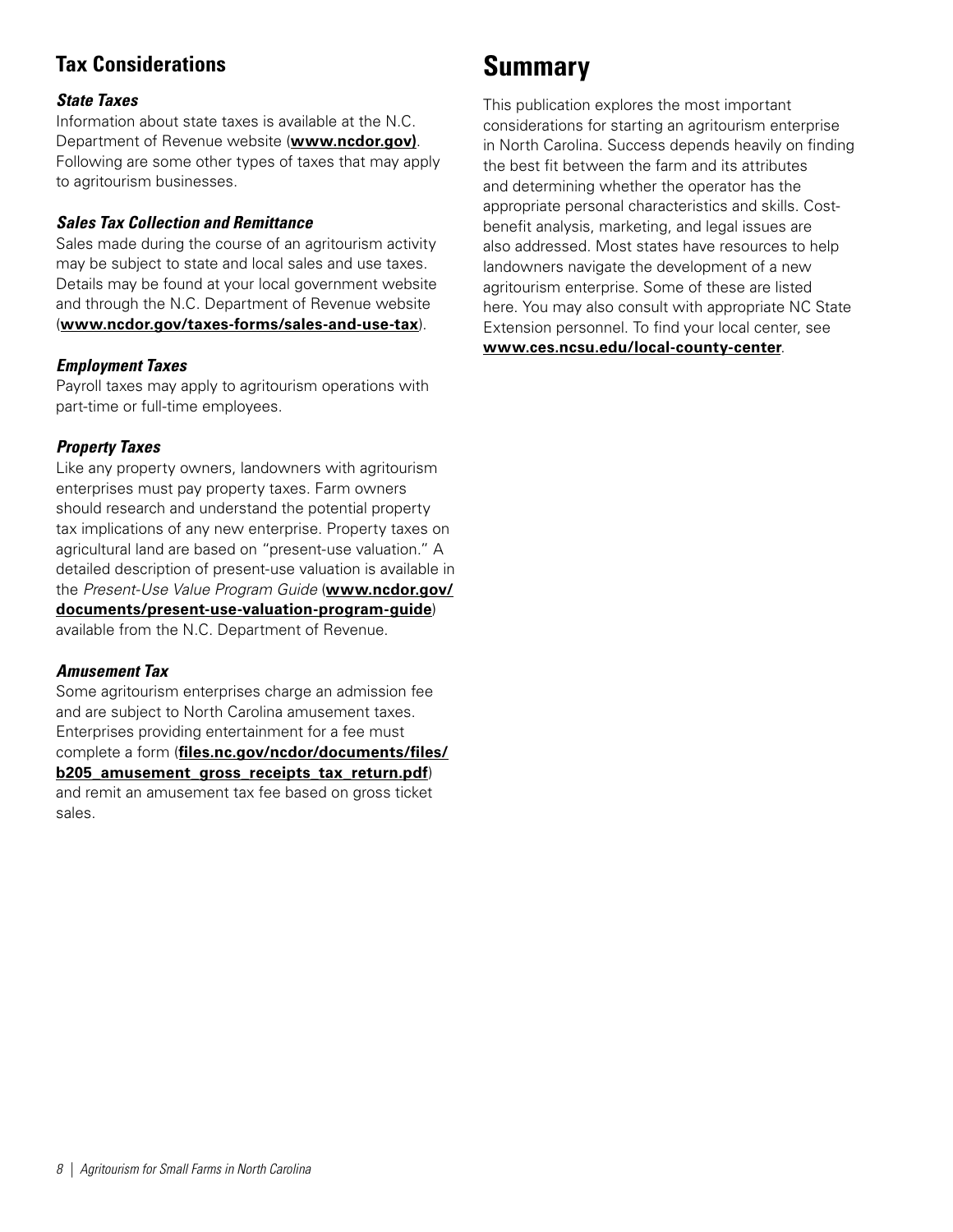# <span id="page-10-0"></span>**Featured Resources**

*Agritourism in Focus: A Guide for Tennessee Farmers* contains a worksheet to help producers anywhere determine whether their personal characteristics and strengths are suited for agritourism. The worksheet, adapted from an NC State Extension agritourism publication, is found on pages 6 to 8 at **[extension.tennessee.edu/publications/Documents/](https://extension.tennessee.edu/publications/Documents/PB1754_ch2.pdf) [PB1754\\_ch2.pdf](https://extension.tennessee.edu/publications/Documents/PB1754_ch2.pdf)**.

*How Beneficial is Agritourism? North Carolina Farmers and Residents Respond* is a comprehensive NC State Extension report describing a survey that measured the benefits of agritourism for both farmers and consumers. It is available at **[content.ces.ncsu.edu/how-beneficial](https://content.ces.ncsu.edu/how-beneficial-is-agritourism-north-carolina-farmers-and-residents-respond)[is-agritourism-north-carolina-farmers-and](https://content.ces.ncsu.edu/how-beneficial-is-agritourism-north-carolina-farmers-and-residents-respond)[residents-respond](https://content.ces.ncsu.edu/how-beneficial-is-agritourism-north-carolina-farmers-and-residents-respond)**.

# **Additional Resources**

# **Agritourism Liability and Insurance Resources**

- *Agritourism in Focus: A Guide for Tennessee Farmers*. Chapter 6: "Risk Assessment and Management" (University of Tennessee Extension) **[extension.tennessee.edu/publications/](https://extension.tennessee.edu/publications/Documents/PB1754_ch6.pdf) [Documents/PB1754\\_ch6.pdf](https://extension.tennessee.edu/publications/Documents/PB1754_ch6.pdf)**
- *Risk Management of Your Agritourism Enterprise* (Iowa State University Extension) **[agrisk.umn.edu/Library/Record/risk\\_](https://agrisk.umn.edu/Library/Record/risk_management_of_your_agritourism_enterpris) [management\\_of\\_your\\_agritourism\\_enterpris](https://agrisk.umn.edu/Library/Record/risk_management_of_your_agritourism_enterpris)**
- *Agritourism Liability* (National Agricultural Law Center) **[agrisk.umn.edu/Library/Record/agritourism\\_](https://agrisk.umn.edu/Library/Record/agritourism_liability) [liability](https://agrisk.umn.edu/Library/Record/agritourism_liability)**

# **Agritourism Marketing**

• *A Guide to Successful Agritourism Enterprises* (University of Vermont/Agricultural Marketing Resource Center)

#### **[www.uvm.edu/sites/default/files/media/Ch.\\_5\\_](https://www.uvm.edu/sites/default/files/media/Ch._5_Marketing.pdf) [Marketing.pdf](https://www.uvm.edu/sites/default/files/media/Ch._5_Marketing.pdf)**

• *Agritourism in Arkansas: A Resource Guide for Farmers and Landowners* (University of Arkansas Cooperative Extension Service)

**[www.uaex.edu/farm-ranch/special-programs/](https://www.uaex.edu/farm-ranch/special-programs/docs/Agritourism%20in%20Arkansas%20Resource%20Guide.pdf) [docs/Agritourism%20in%20Arkansas%20](https://www.uaex.edu/farm-ranch/special-programs/docs/Agritourism%20in%20Arkansas%20Resource%20Guide.pdf) [Resource%20Guide.pdf](https://www.uaex.edu/farm-ranch/special-programs/docs/Agritourism%20in%20Arkansas%20Resource%20Guide.pdf)**

• *Agritourism Marketing* (Agricultural Marketing Resource Center)

**[www.agmrc.org/commodities-products/](https://www.agmrc.org/commodities-products/agritourism/agritourism-checklists/agritourism-marketing) [agritourism/agritourism-checklists/](https://www.agmrc.org/commodities-products/agritourism/agritourism-checklists/agritourism-marketing) [agritourism-marketing](https://www.agmrc.org/commodities-products/agritourism/agritourism-checklists/agritourism-marketing)**

- *Agritourism Opportunities for Farm Diversification* (NC State Extension) **[content.ces.ncsu.edu/agritourism-opportunities](https://content.ces.ncsu.edu/agritourism-opportunities-for-farm-diversification)[for-farm-diversification](https://content.ces.ncsu.edu/agritourism-opportunities-for-farm-diversification)**
- *Agritourism Resources* (Virginia Cooperative Extension)

```
ext.vt.edu/agriculture/agritourism.html
```
- *Marketing Research Basics: Identifying Your Target Market* (Penn State Extension) **[extension.psu.edu/marketing-research-basics](https://extension.psu.edu/marketing-research-basics-identifying-your-target-market)[identifying-your-target-market](https://extension.psu.edu/marketing-research-basics-identifying-your-target-market)**
- *Marketing Your Agritourism Enterprise* (NC State Extension)

#### **[content.ces.ncsu.edu/marketing-your](https://content.ces.ncsu.edu/marketing-your-agritourism-enterprise)[agritourism-enterprise](https://content.ces.ncsu.edu/marketing-your-agritourism-enterprise)**

• *Value-Added Agriculture, Direct Marketing and Agritourism: Cultivating a Fruitful Enterprise* (University of Tennessee Institute of Agriculture) **[ag.tennessee.edu/cpa/Information%20Sheets/](https://ag.tennessee.edu/cpa/Information%20Sheets/CPA227.pdf) [CPA227.pdf](https://ag.tennessee.edu/cpa/Information%20Sheets/CPA227.pdf)**

### **Agritourism Safety Resources and Checklists**

• *Agritourism* (Upper Midwest Agricultural Safety and Health)

#### **[umash.umn.edu/agritourism](http://umash.umn.edu/agritourism/)**

- *Agritourism and Ag Safety* (PennState Extension) **[extension.psu.edu/agritourism-and-ag-safety](https://extension.psu.edu/agritourism-and-ag-safety)**
- *Integrating Safety into Agritourism* (National Children's Center for Rural and Agricultural Health and Safety) **[safeagritourism.org](https://safeagritourism.org/)**
- *Managing the Safety Risks of Agritourism Farms*  (Rutgers Cooperative Extension) **[agritourism.rutgers.edu/pdfs/Module%204%20](http://agritourism.rutgers.edu/pdfs/Module%204%20-%20Farm%20Safety.pdf) [-%20Farm%20Safety.pdf](http://agritourism.rutgers.edu/pdfs/Module%204%20-%20Farm%20Safety.pdf)**